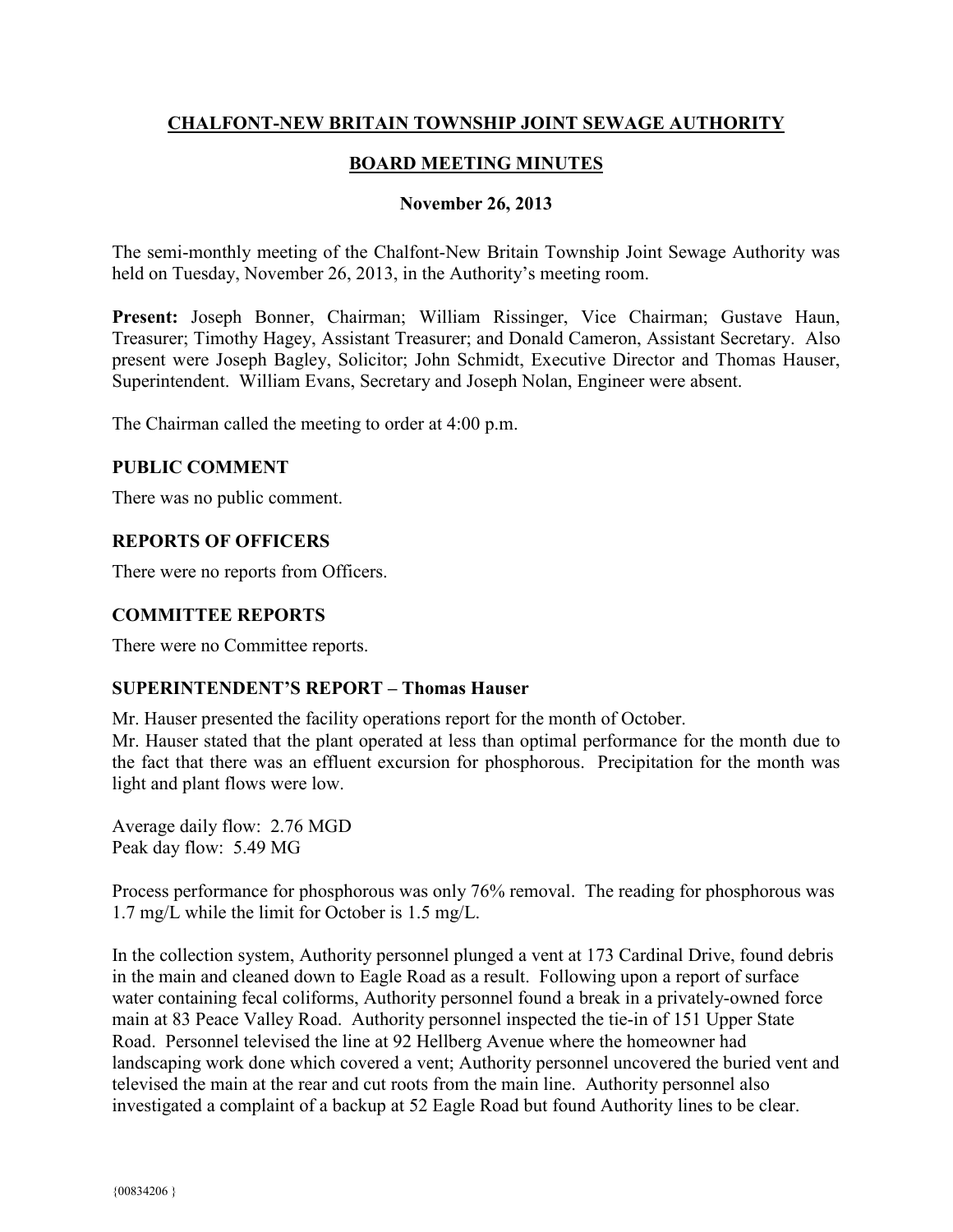In the plant, personnel cleared debris from the clarifier inlet pipe at the Orbal tank. The digester alarm wiring was moved for the roofer. A new hoist was wired for the General Contractor to use during their work. The dryer was down for 20 days due to a motor problem. It was handled inhouse and a subsequent control wiring problem was discovered and fixed.

There was a brief discussion about the fecal coliform complaint and the discovery of the break in the private force main.

# **EXECUTIVE DIRECTOR'S REPORT – John E. Schmidt**

Mr. Schmidt reviewed the status of the Pump Station No. 1 property. Mr. Schmidt received a check from one adjoining property owner and is still awaiting receipt of a check from the other property owner in accordance with the terms stated to the property owners.

Mr. Schmidt reviewed the progress on obtaining a sign for the front of the Authority property. Mr. Schmidt has discussed it with officials of Doylestown Township, obtained a Township Zoning Hearing Board Application and is in the process of addressing the filing fees with the Township. The Authority is only permitted to have an 8 square foot sign without obtaining relief from the Zoning Hearing Board. Mr. Schmidt distributed a conceptual drawing of the sign to the Board for review.

After discussion, a consensus was reached that the Authority holiday party will be held on Sunday, January 5.

There was a discussion regarding the timing of the first meeting of the month in November 2014 with regard to Veterans Day. A consensus was reached that the Board would move the meeting to November 10, 2014 rather than Veterans Day.

Mr. Schmidt asked the Board if they had any comments on the November 12 Minutes. There were no comments provided.

Mr. Schmidt reported that the Authority staff will be collecting again for the charity Give-a-Christmas through the Intelligencer.

In lieu of an Engineer's report due to Mr. Nolan's absence, Mr. Schmidt reviewed the June 3, 2013 report delivered by Mr. Nolan regarding the scope of the Phase III Project and the preliminary cost estimate. The report had previously been distributed to the Board and portions of it were redistributed prior to today's meeting. Mr. Schmidt explained that while the report was discussed, and a tour was given to the Property Committee on the proposed scope of Phase III, the written report was never formally accepted by the Board.

**MOTION:** It was **MOVED** by Mr. Hagey and **SECONDED** by Mr. Haun to accept the June 3, 2013 CKS report entitled "Phase III Project Scope and Preliminary Cost Estimate". The Motion was unanimously adopted.

With regard to project updates, Mr. Schmidt reported that the motor control centers were in place and ready for wiring. The motor control centers were moved by the General Contractor. There